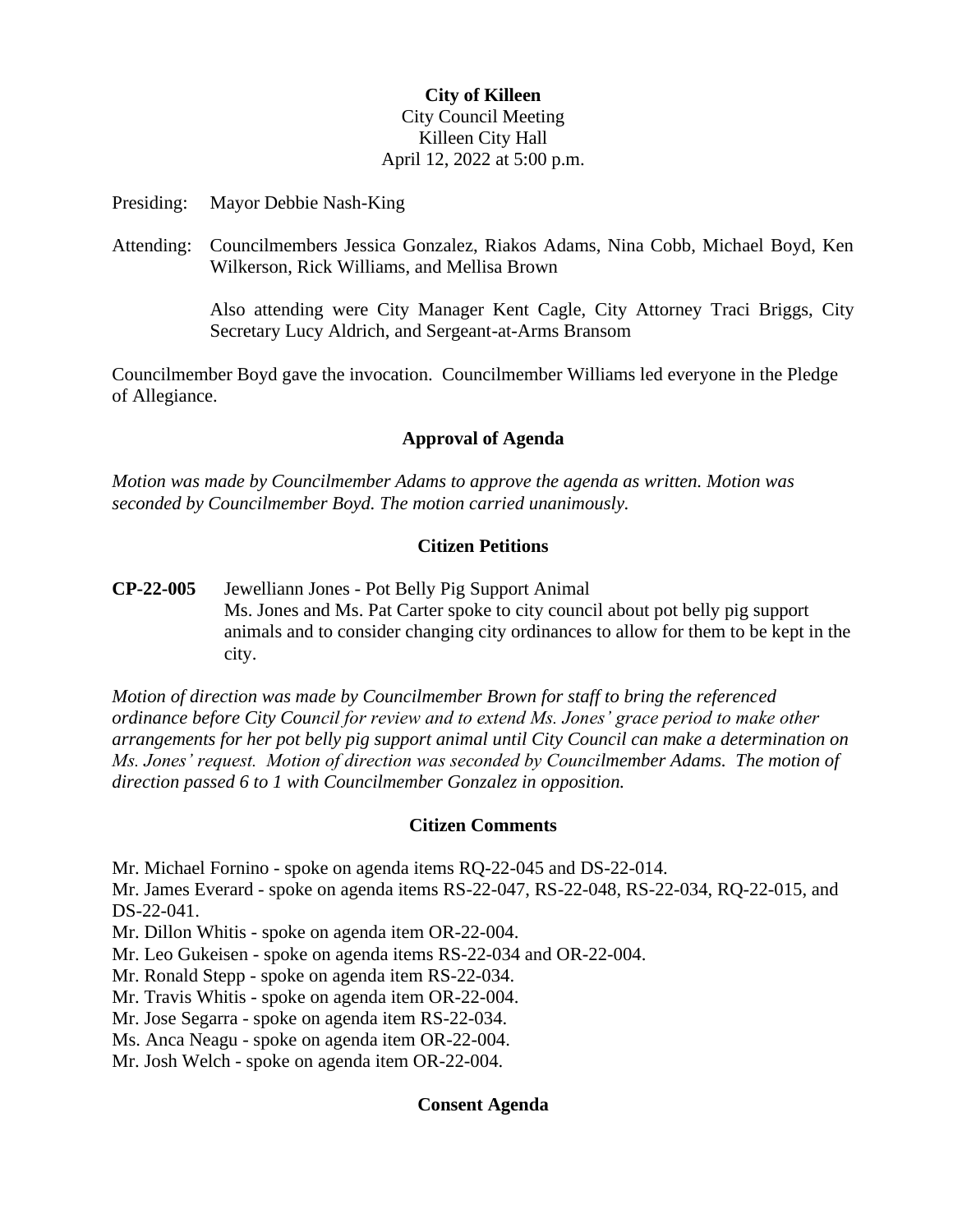| <b>MN-22-008</b> | Consider Minutes of Regular City Council Meeting of March 8, 2022.                                                                                                                                       |
|------------------|----------------------------------------------------------------------------------------------------------------------------------------------------------------------------------------------------------|
| <b>MN-22-009</b> | Consider Minutes of Regular City Council Meeting of March 22, 2022.                                                                                                                                      |
| RS-22-042        | Consider a memorandum/resolution authorizing the City Manager to execute an<br>Interlocal Agreement with various entities to develop a Regional Habitat<br><b>Conservation Plan.</b>                     |
| RS-22-047        | Consider a memorandum/resolution awarding Bid No. 22-15, Slurry Seal Services,<br>to Viking Construction in an amount not to exceed \$1,000,000 Citywide for FY22.                                       |
| <b>RS-22-048</b> | Consider a memorandum/resolution authorizing a contract for HA5 high density<br>mineral bond road surface treatments to Andale Construction in an amount not to<br>exceed $$1,000,000$ citywide in FY22. |
| $RS-22-050$      | Consider a memorandum/resolution declaring vacancies on various citizen boards<br>and commissions and appointing members to fill the unexpired terms.                                                    |

*Motion was made by Councilmember Wilkerson to approve the consent agenda. Motion was seconded by Councilmember Boyd. Amended motion was made by Councilmember Brown to pull agenda item RS-22-048 from consent agenda for separate consideration. Without a second, the motion died. The motion carried 6 to 1 with Councilmember Brown in opposition.*

### **Resolutions**

**RS-22-046** Consider a memorandum/resolution appointing a new Mayor Protem.

Mayor Nash-King recognized City Council's recommendation of appointing Councilmember Rick Williams as Mayor Protem.

*Motion was made by Councilmember Adams to approve RS-22-046. Motion was seconded by Councilmember Gonzalez. Motion carried unanimously.*

*Mayor Protem Williams took his new seat at the dais next to Mayor Nash-King.* 

**RS-22-034** Consider a memorandum/resolution authorizing an Interlocal Agreement with Bell County for the relocation of the Bell County Killeen Annex.

> **Staff Comments:** Edwin Revell, Executive Director of Development Services This item was presented to City Council during its April 5, 2022 City Council Workshop Meeting. Mr. Revell was available to provide additional information and answer questions.

*Motion was made by Councilmember Brown to postpone RS-22-034 to the next workshop meeting. Motion was seconded by Councilmember Boyd. Motion failed 3 to 4 with Councilmember Gonzalez, Councilmember Adams, Councilmember Wilkerson and Mayor Protem Williams in*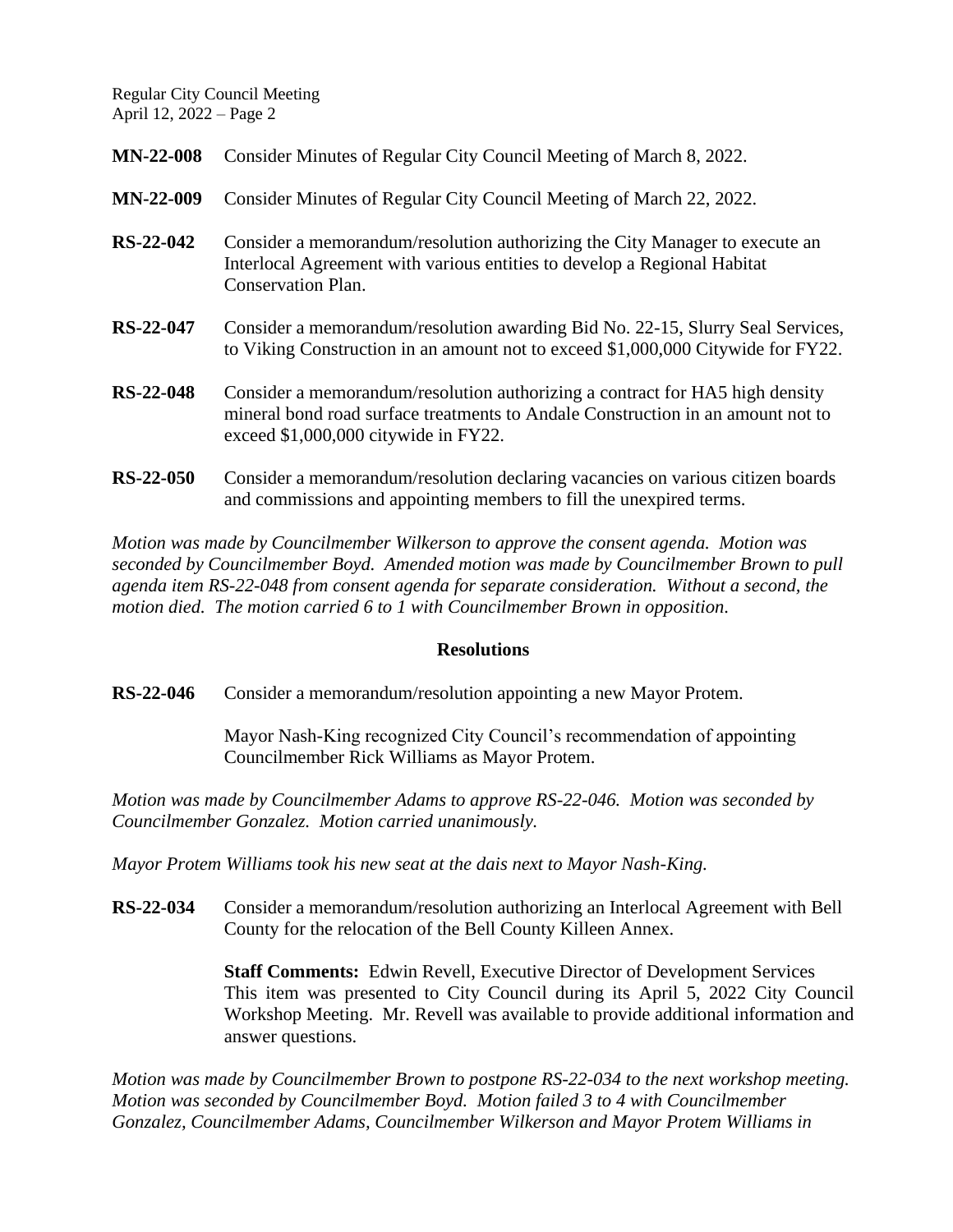*opposition. Motion was made by Mayor Protem Williams to approve RS-22-034. Motion was seconded by Councilmember Cobb. Motion carried 6 to 1 with Councilmember Brown in opposition.*

*Mayor Nash-King called for a recess at 6:54 p.m.*

*Mayor Nash-King reconvened the meeting at 7:11 p.m.*

**RS-22-049** Consider a memorandum/resolution to approve a nonprofit application process for American Rescue Plan Act (ARPA) and Public Facility Corporation funding (PFC).

> **Staff Comments:** Danielle Singh, Assistant City Manager This item was presented to City Council during its April 5, 2022 City Council Workshop Meeting. Staff updated the draft applications and FAQs pages to reflect the motions of direction approved by City Council during discussions. Ms. Singh was available to provide additional information and answer questions.

*Motion was made by Councilmember Brown to approve RS-22-049. Motion was seconded by Councilmember Adams. Motion carried unanimously. Motion of direction was made by Councilmember Brown to schedule a special workshop on Saturday, May 21, 2022 at 9:00 a.m. to review submitted applications. Motion of direction was seconded by Councilmember Wilkerson. During discussions, Councilmember Wilkerson rescinded his second. Without a second, the motion of direction died. Motion of direction was made by Councilmember Brown to schedule a special workshop on Saturday, May 21, 2022 at 9:00 a.m. to begin the application review process. Motion of direction was seconded by Councilmember Wilkerson. Motion of direction carried unanimously.*

#### **Ordinances**

**OR-22-004** Consider an ordinance amending the Code of Ordinances Chapter 26, Subdivisions and Other Property Developments, to establish the requirements for a Traffic Impact Analysis.

> The City Secretary read the caption of the ordinance. AN ORDINANCE AMENDING CHAPTER 26 OF THE CODE OF ORDINANCES OF THE CITY OF KILLEEN; PROVIDING FOR AMENDMENTS TO THE CITY'S SUBDIVISION AND PROPERTY DEVELOPMENT REGULATIONS; ADDING STANDARDS FOR TRAFFIC IMPACT ANALYSES; PROVIDING FOR THE REPEAL OF CONFLICTING PROVISIONS; PROVIDING FOR A SEVERABILITY CLAUSE; PROVIDING FOR A SAVINGS CLAUSE; PROVIDING FOR PUBLICATION AND AN EFFECTIVE DATE.

#### **Staff Comments:** Andrew Zagars, City Engineer

This item was presented to City Council during its April 5, 2022 City Council Workshop Meeting. Staff updated the draft ordinance to reflect the motions of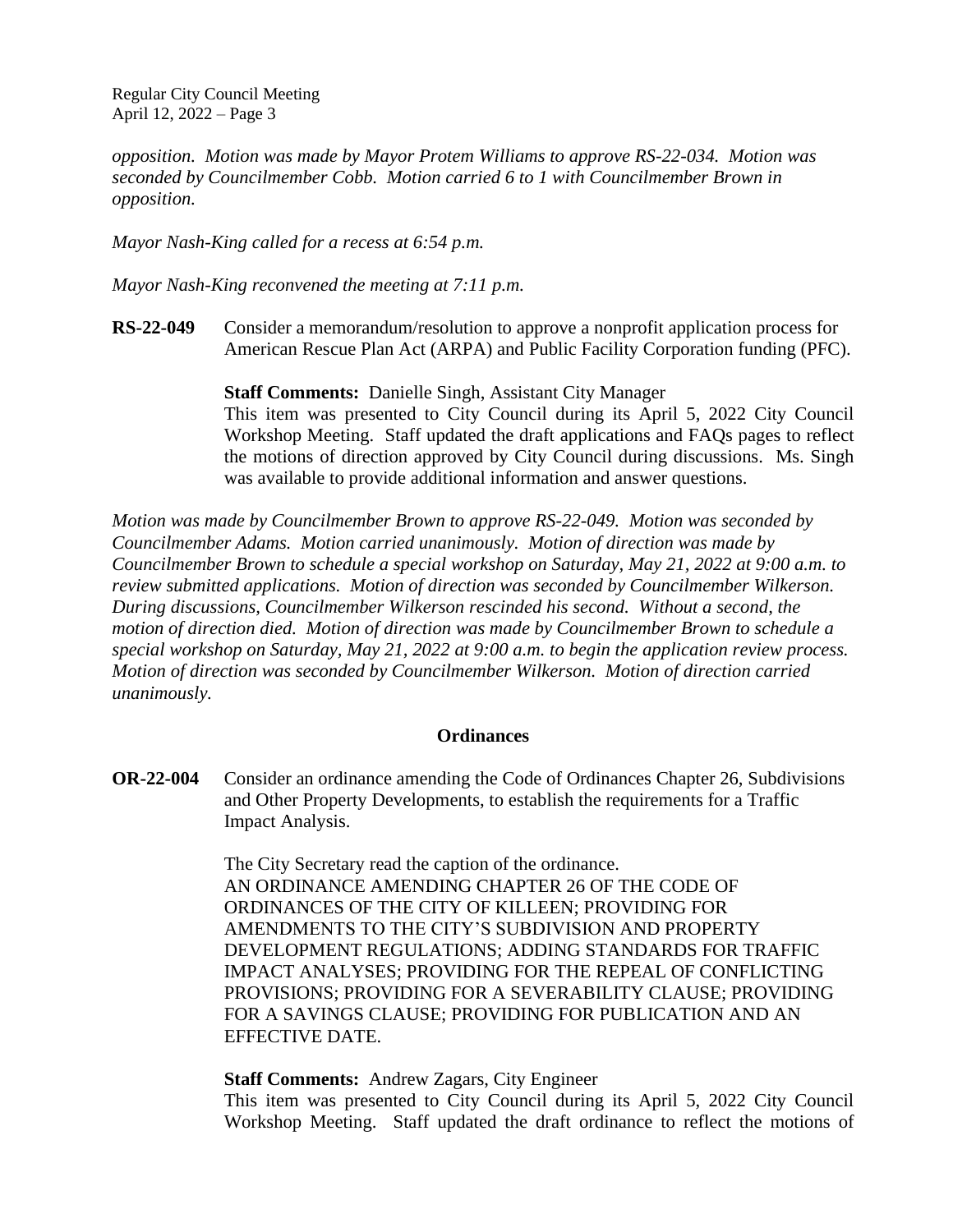direction approved by City Council during discussions. Mr. Zagars was available to provide additional information and answer questions.

*Motion was made by Councilmember Brown to approve OR-22-004. Motion was seconded by Councilmember Wilkerson. Motion carried unanimously.*

#### **Public Hearings**

**PH-22-021** HOLD a public hearing and consider an ordinance requested by Mitchell & Associates, Inc. on behalf of Texas Land and Living, LLC (Case #FLUM22-10) to amend the Comprehensive Plan's Future Land Use Map (FLUM) from a 'Rural' (R) designation to a 'General Residential' (GR) designation for approximately 9.147 acres out of the James Cook Survey, Abstract No. 161. The property is generally located east of the intersection of Pinar Trail & Grand Terrace Drive, Killeen, Texas.

> The City Secretary read the caption of the ordinance. AN ORDINANCE AMENDING THE COMPREHENSIVE PLAN'S FUTURE LAND USE MAP TO CHANGE APPROXIMATELY 9.147 ACRES OUT OF THE JAMES COOK SURVEY, ABSTRACT NO. 161, FROM A 'RURAL' (R) TO 'GENERAL RESIDENTIAL' (GR) DESIGNATION; PROVIDING A SEVERABILITY CLAUSE; PROVIDING A SAVINGS CLAUSE; PROVIDING FOR THE REPEAL OF CONFLICTING PROVISIONS; PROVIDING FOR PUBLICATION AND AN EFFECTIVE DATE.

**Staff Comments:** Edwin Revell, Executive Director of Development Services If approved, the applicant intends to develop single-family homes on the property. The applicant has submitted a concurrent request to rezone the property from agricultural district to single-family residential district. Staff mailed courtesy notices to one-hundred eleven (111) surrounding property owners. To date, staff has received one (1) written response with eighteen (18) property owners' signatures in opposition to the request. City staff finds that the request for general residential is consistent with the adjacent residential land uses and recommends approval of the request. The Planning and Zoning Commission recommended approval by a vote of 8 to 0.

Mayor Nash-King invited the applicant to speak.

The applicant, Mr. Ace Reneau, was available to provide additional information and answer questions.

Mayor Nash-King opened the public hearing.

Ms. Anca Neagu - spoke in support of request. Ms. Charlotte Sublett - spoke in opposition of request. With no one else appearing, the public hearing was closed.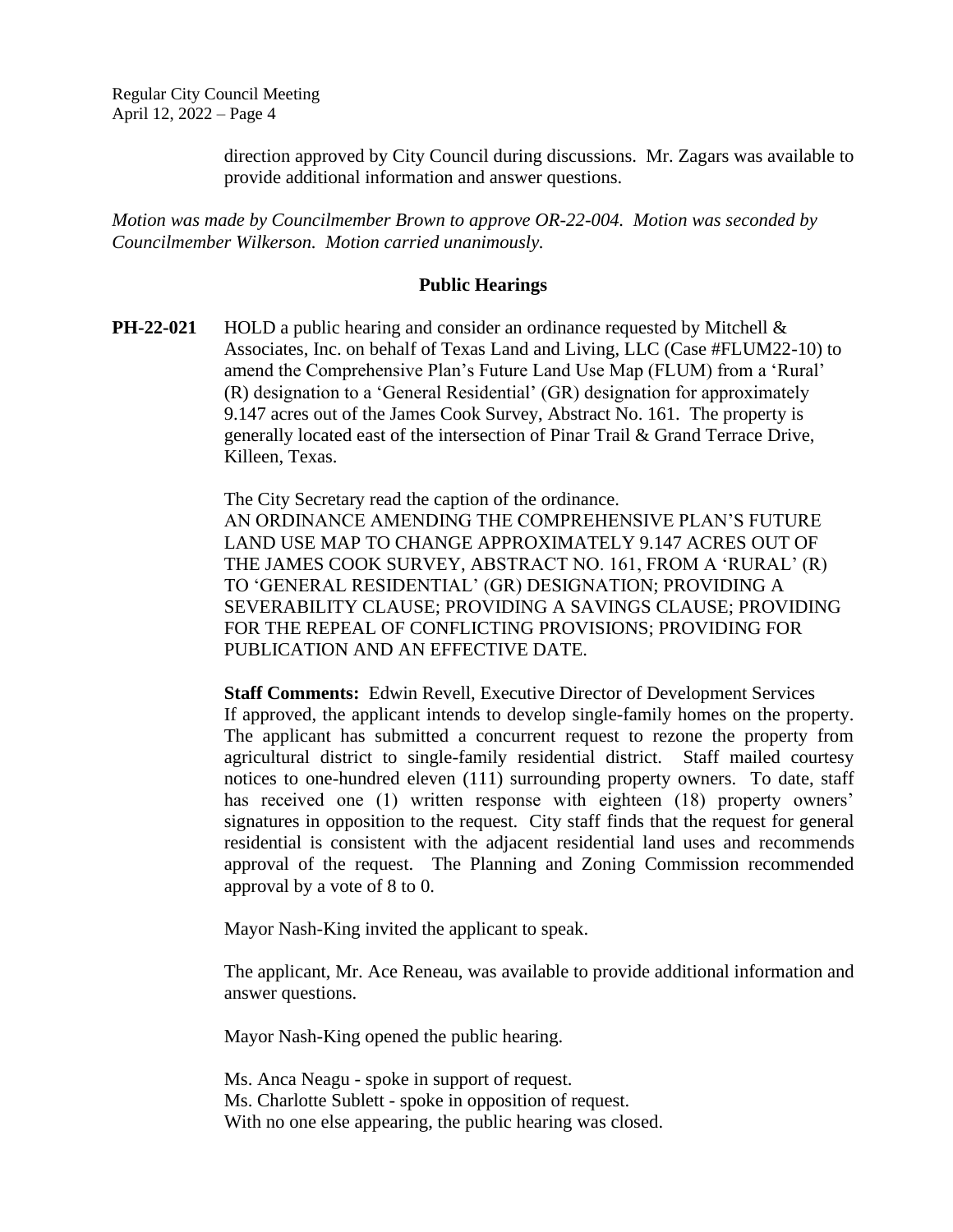*During discussion, Councilmember Cobb called for the vote. Councilmember Wilkerson seconded the call. Call for the vote carried 6 to 1 with Councilmember Brown in opposition.*

*Motion was made by Councilmember Wilkerson to approve PH-22-021. Motion was seconded by Mayor Protem Williams. Motion carried 6 to 1 with Councilmember Brown in opposition.*

**PH-22-022** HOLD a public hearing and consider an ordinance requested by Mitchell & Associates, Inc. on behalf of Texas Land and Living, LLC (Case #Z22-11) to rezone approximately 9.147 acres out of the James Cook Survey, Abstract No. 161 from "A" (Agricultural District) to "R-1" (Single-Family Residential District). The property is generally located east of the intersection of Pinar Trail and Grand Terrace Drive, Killeen, Texas. (Requires a ¾ Majority Vote)

> The City Secretary read the caption of the ordinance. AN ORDINANCE AMENDING THE ZONING ORDINANCE OF THE CITY OF KILLEEN BY CHANGING THE ZONING OF APPROXIMATELY 9.147 ACRES OUT OF THE JAMES COOK SURVEY, ABSTRACT NO. 161, FROM "A" (AGRICULTURAL DISTRICT) TO "R-1" (SINGLE-FAMILY RESIDENTIAL DISTRICT); PROVIDING A SAVINGS CLAUSE; PROVIDING FOR THE REPEAL OF CONFLICTING PROVISIONS; PROVIDING FOR AN EFFECTIVE DATE.

> **Staff Comments:** Edwin Revell, Executive Director of Development Services If approved, the applicant intends to develop single-family homes on the property. This request is inconsistent with the Future Land Use Map (FLUM). However, the applicant has submitted a concurrent FLUM amendment request from rural to general residential. Staff mailed courtesy notices to one-hundred eleven (111) surrounding property owners. To date, staff has received three (3) written responses, including a petition with eighteen (18) signatures in opposition to this request. The property owners in opposition to the request comprise approximately 40.8% of the 200-foot notification boundary. Therefore, approval of this request will require the affirmative vote of three-fourths of the City Council. City staff finds that the request is consistent with the predominantly residential character of the area and recommends approval of the request. The Planning and Zoning Commission recommended approval by a vote of 8 to 0.

Mayor Nash-King invited the applicant to speak.

The applicant, Mr. Ace Reneau, was available to provide additional information and answer questions.

Mayor Nash-King opened the public hearing.

Ms. Anca Neagu - spoke in support of request.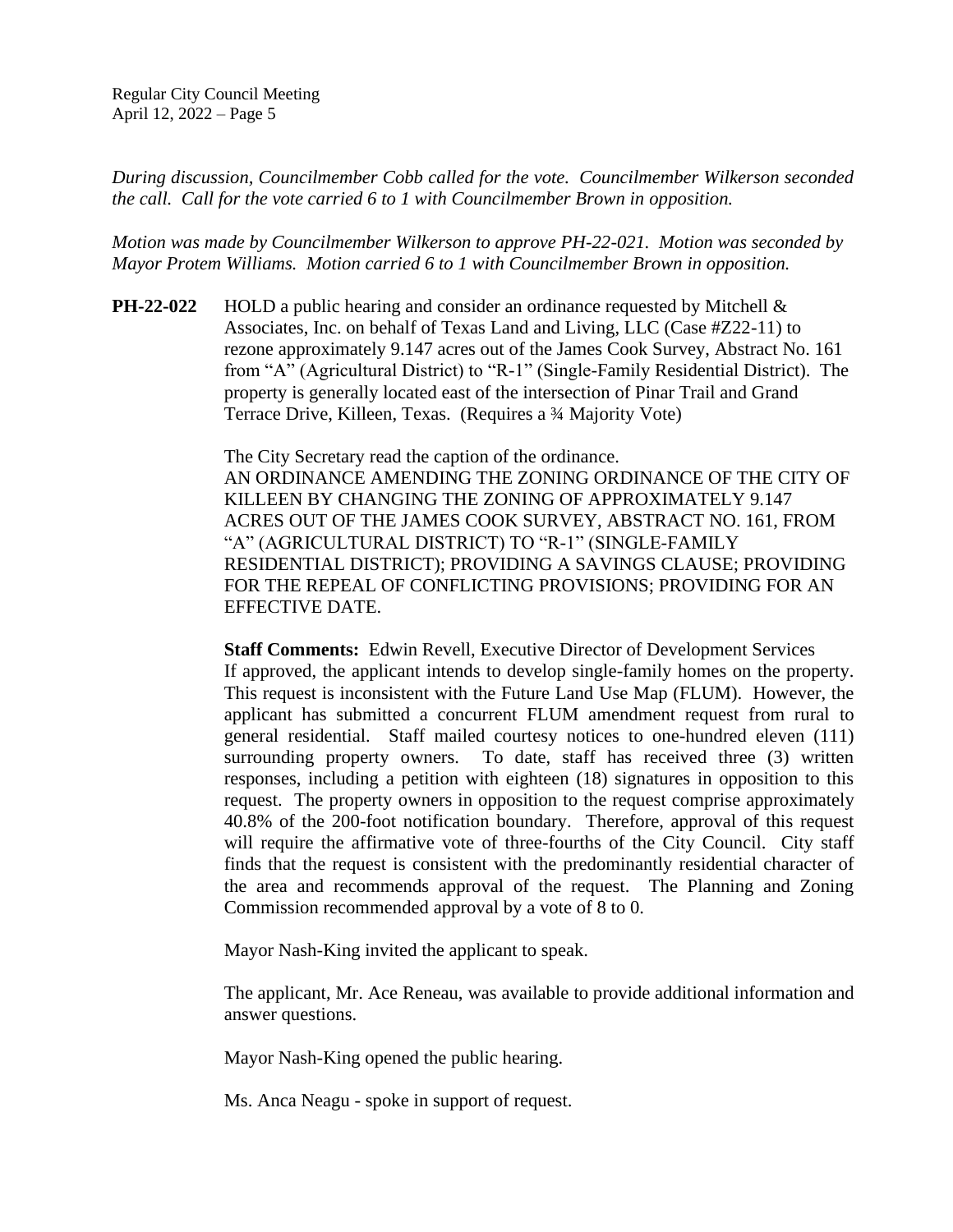With no one else appearing, the public hearing was closed.

*Motion was made by Councilmember Adams to approve PH-22-022. Motion was seconded by Councilmember Boyd. Motion carried unanimously.*

**PH-22-023** HOLD a public hearing and consider an ordinance requested by Franklin Land Associates, LLC. on behalf of D&SC Enterprises, Inc. (Case #Z22-13) to rezone approximately 1.516 acres out of the W. H. Cole, Abstract No. 200, from "R-1" (Single-Family Residential District) to "B-3" (Local Business District). The property is generally located west of Featherline Road and north of Chaparral Road, Killeen, Texas.

> The City Secretary read the caption of the ordinance. AN ORDINANCE AMENDING THE ZONING ORDINANCE OF THE CITY OF KILLEEN BY CHANGING THE ZONING OF APPROXIMATELY 1.516 ACRES OUT OF THE W H COLE, ABSTRACT NO. 200, FROM "R-1" (SINGLE-FAMILY RESIDENTIAL DISTRICT) TO "B-3" (LOCAL BUSINESS DISTRICT); PROVIDING A SAVINGS CLAUSE; PROVIDING FOR THE REPEAL OF CONFLICTING PROVISIONS; PROVIDING FOR AN EFFECTIVE DATE.

> **Staff Comments:** Edwin Revell, Executive Director of Development Services If approved, the owner intends to develop the property as a general retail store. The property is designated as suburban commercial and is consistent with the Future Land Use Map (FLUM) of the Comprehensive Plan. City staff notified twenty-two (22) surrounding property owners. To date, staff has received one (1) written response in support. Staff finds that a small general retail store would be appropriate in this location, but that B-3 local business district allows several uses that would not be. City staff recommends approval of neighborhood business district with a conditional use permit for a single-tenant general retail store no greater than 10,650 square feet. The Planning and Zoning Commission recommended approval of the applicant's request to rezone the property to B-3 by a vote of 7 to 0.

Mayor Nash-King invited the applicant to speak.

The applicant, Mr. Bob Gage, was available to provide additional information and answer questions.

Mayor Nash-King opened the public hearing.

Ms. Anca Neagu - spoke in support of request.

With no one else appearing, the public hearing was closed.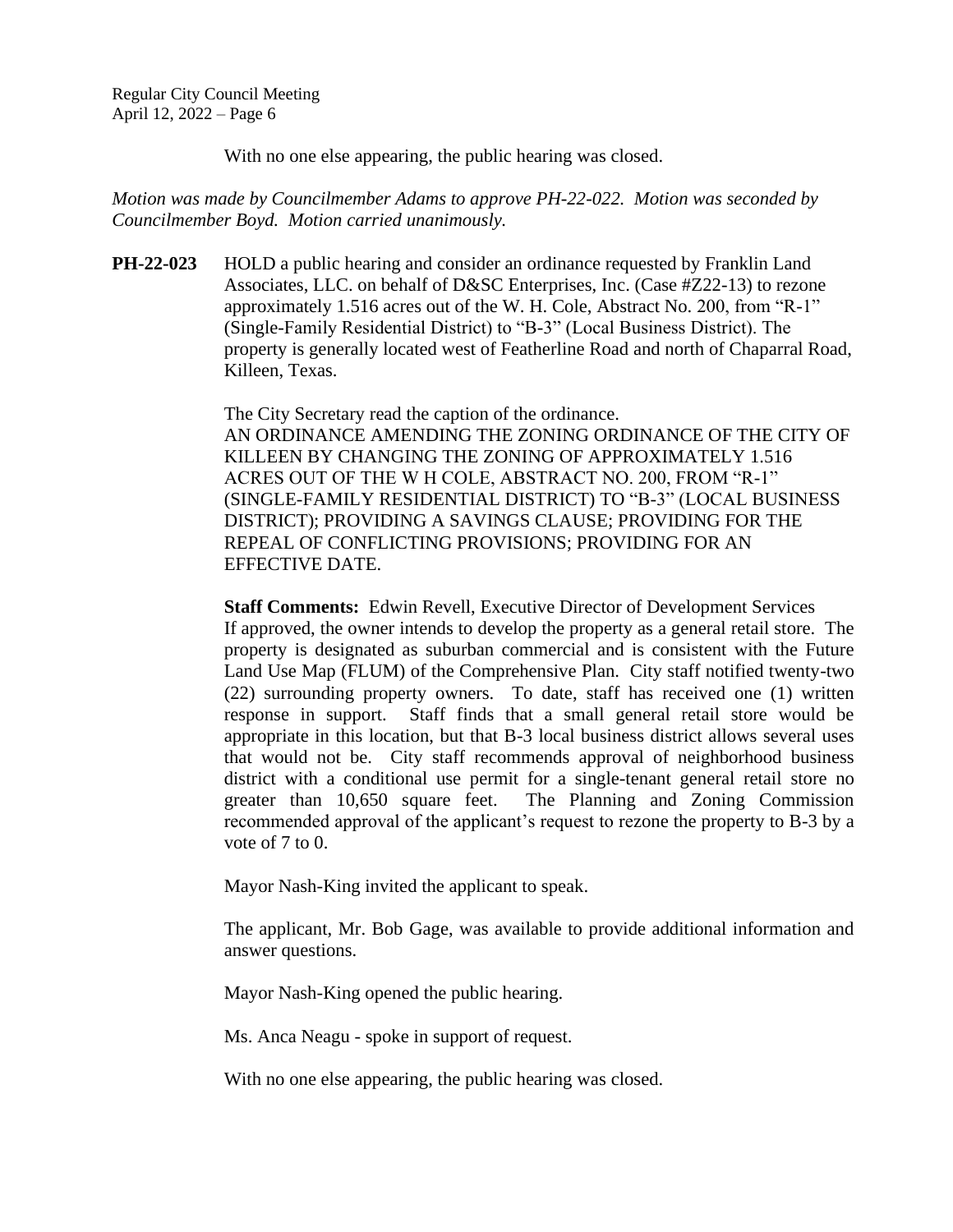*Motion was made by Councilmember Cobb to approve PH-22-023 with staff's recommendation. Motion was seconded by Councilmember Adams. Amended motion was made by Councilmember Brown to approve PH-22-023 neighborhood business district with a conditional use permit for a store no greater than 10,650 square feet. Amended motion was seconded by Councilmember Wilkerson. Upon clarification of the amended motion being the same as staff's recommendation, Councilmember Wilkerson rescinded his second and Councilmember Brown withdrew her motion. Motion carried unanimously.*

**PH-22-024** HOLD a public hearing and consider an ordinance requested by Edward McIntyre on behalf of Gurunath Vadamudala (Case #Z22-14) to rezone Holder Addition, Block 1, Lot 1, from "B-5" (Business District) to "R-1" (Single-Family Residential District). The property is locally addressed as 1118 18th Street, Killeen, Texas.

> The City Secretary read the caption of the ordinance. AN ORDINANCE AMENDING THE ZONING ORDINANCE OF THE CITY OF KILLEEN BY CHANGING THE ZONING OF HOLDER ADDITION, BLOCK 1, LOT 1, FROM "B-5" (BUSINESS DISTRICT) TO "R-1" (SINGLE-FAMILY RESIDENTIAL DISTRICT); PROVIDING A SAVINGS CLAUSE; PROVIDING FOR THE REPEAL OF CONFLICTING PROVISIONS; PROVIDING FOR AN EFFECTIVE DATE.

> **Staff Comments:** Edwin Revell, Executive Director of Development Services If approved, the owner intends to develop a single-family home on the property. The property is designated as general residential and is consistent with the Future Land Use Map (FLUM) of the Comprehensive Plan. City staff notified fifty-seven (57) surrounding property owners. To date, staff has received no written responses. City staff recommends approval of the applicant's request. The Planning and Zoning Commission recommended approval by a vote of 8 to 0.

Mayor Nash-King invited the applicant to speak.

The applicant, Mr. Edward McIntyre, was available to provide additional information and answer questions.

Mayor Nash-King opened the public hearing.

Ms. Anca Neagu - spoke in support of request.

With no one else appearing, the public hearing was closed.

*Motion was made by Councilmember Gonzalez to approve PH-22-024. Motion was seconded by Councilmember Adams. Motion carried unanimously.*

**PH-22-025** HOLD a public hearing and consider an ordinance requested by Michael Linnemann (Case #Z22-15) to rezone approximately 0.3375 acres out of the Simmons 2nd Subdivision, Block 1, Lot 38, from "R-1" (Single-Family Residential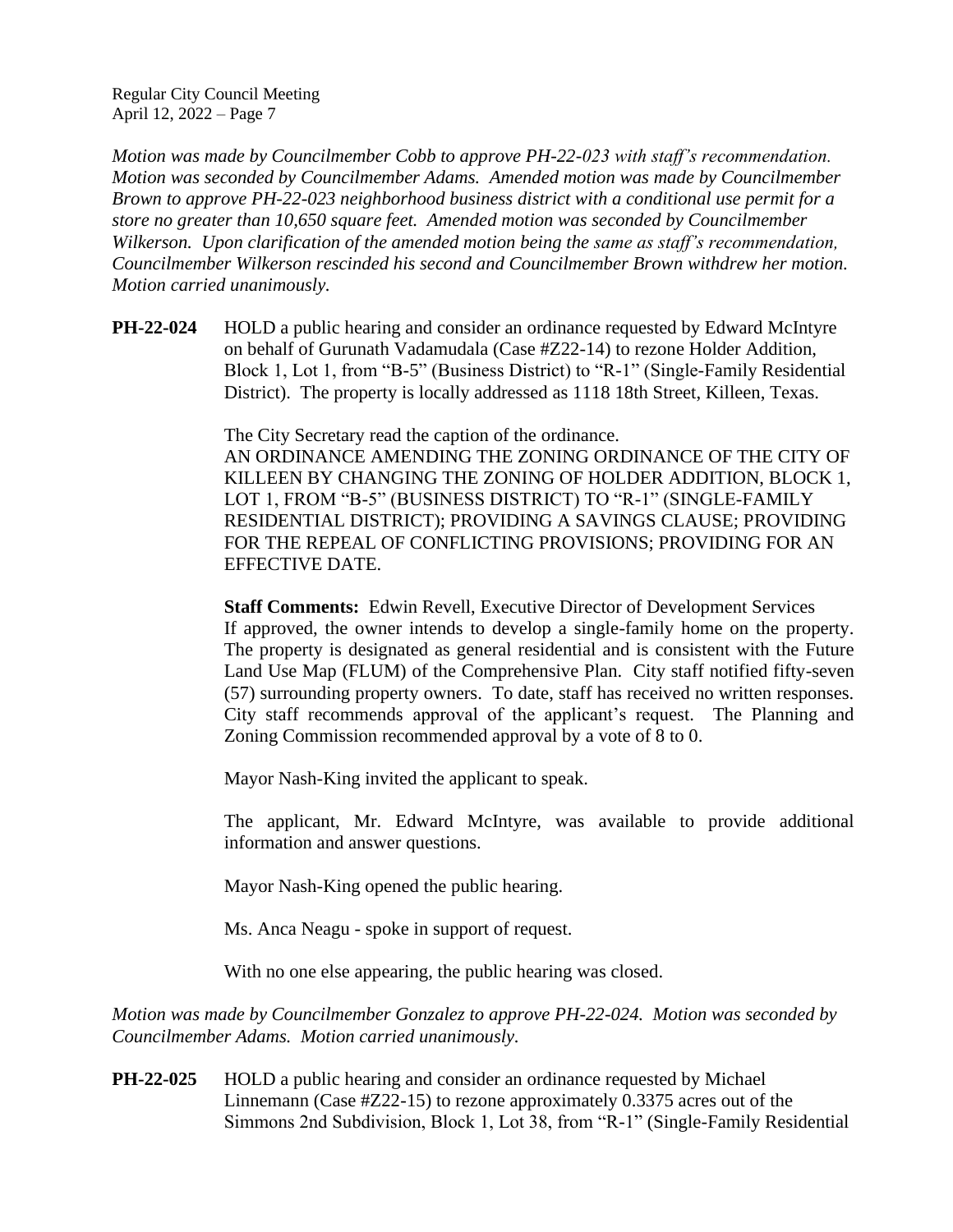District) to "R-2" (Two-Family Residential District). The property is addressed as 3909 Turner Avenue, Killeen, Texas.

The City Secretary read the caption of the ordinance. AN ORDINANCE AMENDING THE ZONING ORDINANCE OF THE CITY OF KILLEEN BY CHANGING THE ZONING OF APPROXIMATELY 0.3375 ACRES OUT OF THE SIMMONS 2ND SUBDIVISION, BLOCK 1, LOT 38, FROM "R-1" (SINGLE-FAMILY RESIDENTIAL DISTRICT) TO "R-2" (TWO-FAMILY RESIDENTIAL DISTRICT); PROVIDING A SAVINGS CLAUSE; PROVIDING FOR THE REPEAL OF CONFLICTING PROVISIONS; PROVIDING FOR AN EFFECTIVE DATE.

**Staff Comments:** Edwin Revell, Executive Director of Development Services If approved, the owner intends to develop a duplex on the property. The property is designated as residential mix and is consistent with the Future Land Use Map (FLUM) of the Comprehensive Plan. City staff notified fifty-five (55) surrounding property owners. To date, staff has received four (4) written responses in support and three (3) written responses in opposition. City staff recommends approval of the applicant's request. The Planning and Zoning Commission recommended approval by a vote of 8 to 0.

Mayor Nash-King invited the applicant to speak.

The applicant, Mr. Michael Linnemann, was available to provide additional information and answer questions.

Mayor Nash-King opened the public hearing.

Ms. Anca Neagu - did not speak for or against. She expressed concerns that the citizens that submitted responses in opposition were not in attendance to speak on the matter.

With no one else appearing, the public hearing was closed.

*Motion was made by Councilmember Brown to approve PH-22-025. Motion was seconded by Councilmember Gonzalez. Motion carried unanimously.*

**PH-22-026** HOLD a public hearing and consider an ordinance requested by Joe Patterson on behalf of Michael Patterson (Case #Z22-16) to rezone approximately 3.2562 acres out of the Lakeview Park Phase One, Block 9, Lots 1A, 2A, 3 & 4 and Lakeview Park Subdivision Third Replat, Block 1, Lot 31B, from "B-3" (Local Business District) to "SF-2" (Single-Family Residential District). The properties are locally addressed as 5398, 5400, 5450, 5500, & 5550 Rancier Avenue, Killeen, Texas.

The City Secretary read the caption of the ordinance.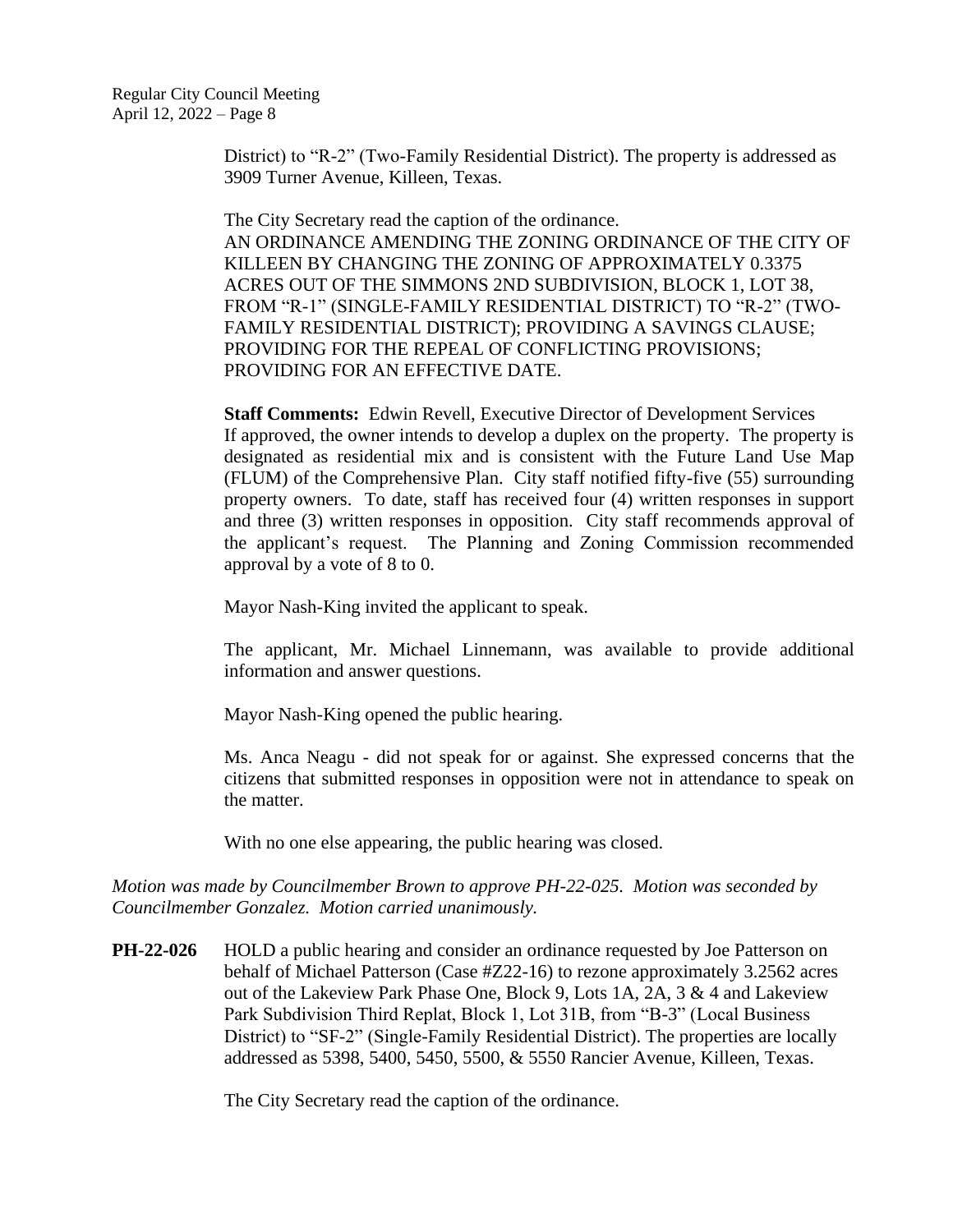AN ORDINANCE AMENDING THE ZONING ORDINANCE OF THE CITY OF KILLEEN BY CHANGING THE ZONING OF APPROXIMATELY 3.2562 ACRES OUT OF THE LAKEVIEW PARK PHASE ONE, BLOCK 9, LOTS 1A, 2A, 3, & 4 AND LAKEVIEW PARK SUBDIVISION THIRD REPLAT, BLOCK 1, LOT 31B, FROM "B-3" (LOCAL BUSINESS DISTRICT) TO "SF-2" (SINGLE-FAMILY RESIDENTIAL DISTRICT); PROVIDING A SAVINGS CLAUSE; PROVIDING FOR THE REPEAL OF CONFLICTING PROVISIONS; PROVIDING FOR AN EFFECTIVE DATE.

**Staff Comments:** Edwin Revell, Executive Director of Development Services If approved, the owner intends to develop single-family residential lots on the property. The property is designated as general residential and is consistent with the Future Land Use Map (FLUM) of the Comprehensive Plan. City staff notified one-hundred twenty-seven (127) surrounding property owners. To date, staff has received no written responses. City staff recommends approval of the applicant's request. The Planning and Zoning Commission recommended approval by a vote of 8 to 0.

Mayor Nash-King invited the applicant to speak.

The applicant, Mr. Joe Patterson, was available to provide additional information and answer questions.

Mayor Nash-King opened the public hearing.

Ms. Anca Neagu - spoke in support of request.

With no one else appearing, the public hearing was closed.

*Motion was made by Councilmember Adams to approve PH-22-026. Motion was seconded by Councilmember Wilkerson. Motion carried 6 to 1 with Councilmember Brown in opposition.*

**PH-22-027** HOLD a public hearing and consider an ordinance requested by Andrea Metz on behalf of Six Westheimer Retail, LTD (Case #FLUM22-11) to amend the Comprehensive Plan's Future Land Use Map (FLUM) from a 'General Commercial' (GC) designation to a 'Multi-Family Residential' (MFR) designation for a total of approximately 9.62 acres out of the A. Dickson Survey Abstract No. 262, the Killeen Industrial Foundation, Block 1, Lot 18, the Northside Theater Subdivision, Block 1, Lot 10, and the KIXS Addition, Block 1, Lot 1. The property is locally addressed as 3001 Atkinson Avenue, Killeen, Texas.

> The City Secretary read the caption of the ordinance. AN ORDINANCE AMENDING THE COMPREHENSIVE PLAN'S FUTURE LAND USE MAP TO CHANGE APPROXIMATELY 9.62 ACRES OUT OF THE A DICKSON SURVEY ABSTRACT NO. 262, THE KILLEEN INDUSTRIAL FOUNDATION, BLOCK 1, LOT 18, THE NORTHSIDE THEATER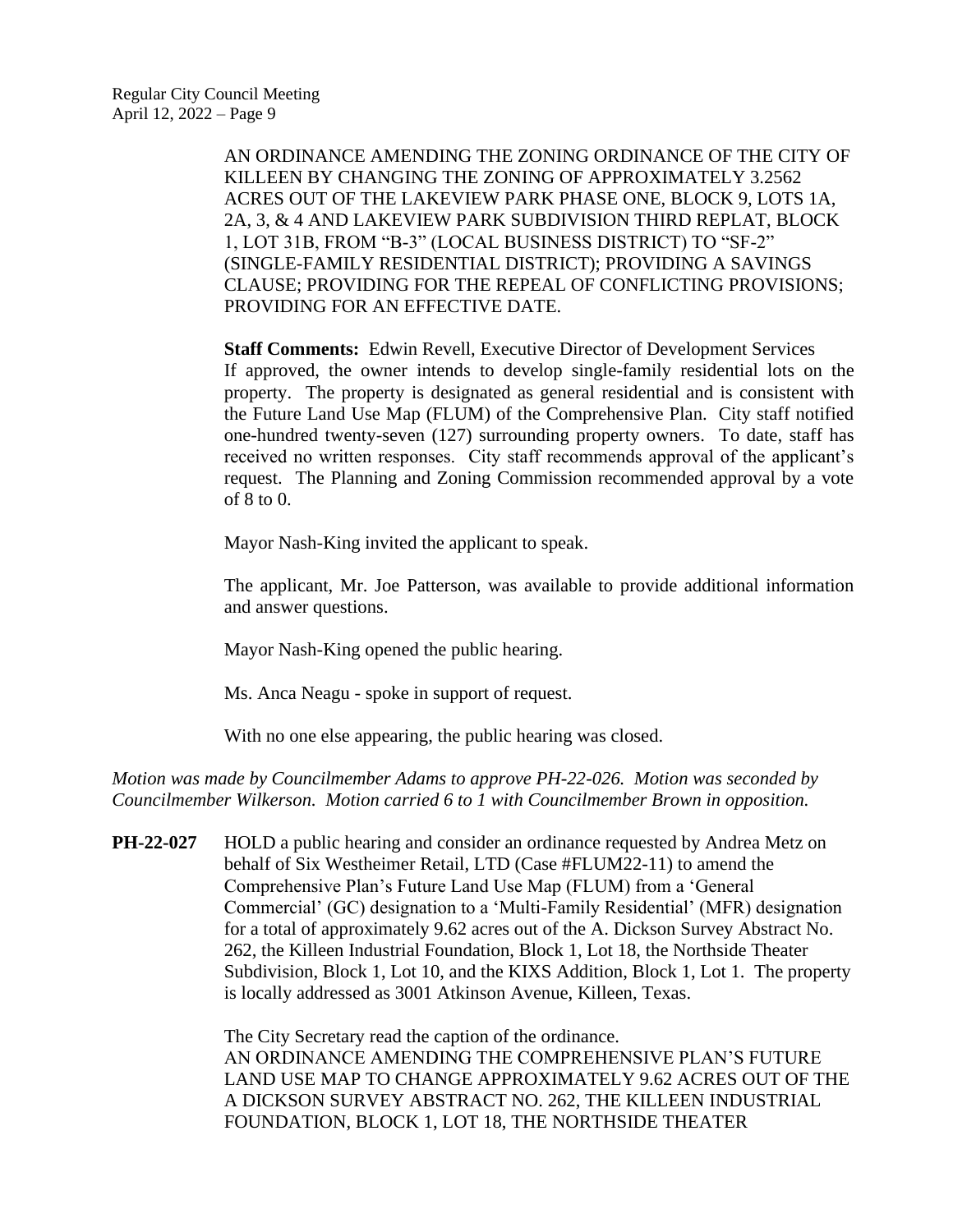SUBDIVISION, BLOCK 1, LOT 10, AND THE KIXS ADDITION, BLOCK 1, LOT 1, FROM A 'GENERAL COMMERCIAL' (GC) TO 'MULTI-FAMILY RESIDENTIAL' (MFR) DESIGNATION; PROVIDING A SEVERABILITY CLAUSE; PROVIDING A SAVINGS CLAUSE; PROVIDING FOR THE REPEAL OF CONFLICTING PROVISIONS; PROVIDING FOR PUBLICATION AND AN EFFECTIVE DATE.

**Staff Comments:** Edwin Revell, Executive Director of Development Services If approved, the applicant intends to develop multifamily apartments on the property. The applicant has submitted a concurrent request to rezone the property from B-5 business district to planned unit development with R-3A multifamily apartment residential district. Staff mailed courtesy notices to twenty-five (25) surrounding property owners. City staff recommends approval of the request. The Planning and Zoning Commission recommended approval by a vote of 8 to 0.

Mayor Nash-King invited the applicant to speak.

The applicant was not available to provide additional information and answer questions.

Mayor Nash-King opened the public hearing.

Mr. James Everard - spoke in opposition.

With no one else appearing, the public hearing was closed.

*Motion was made by Councilmember Brown to disapprove PH-22-027. Without a second, the motion died. Motion was made by Councilmember Brown to postpone PH-22-027 until PUD documents are available. Councilmember Brown withdrew the motion. Motion was made by Councilmember Brown to postpone PH-22-027 to the May 17, 2022 workshop meeting. Motion was seconded by Councilmember Adams. Motion carried 6 to 1 with Councilmember Gonzalez in opposition.*

*Mayor Nash-King called for a recess at 9:28 p.m.*

*Mayor Nash-King reconvened the meeting at 9:33 p.m.*

### **Councilmember Requests for Future Agenda Items**

*Motion of direction was made by Councilmember Adams to postpone councilmember requests for future agenda items to the next workshop meeting. Motion of direction was seconded by Councilmember Wilkerson. Motion of direction carried 4 to 3 with Councilmember Gonzalez, Councilmember Boyd and Councilmember Brown in opposition.*

**CP-22-013** Briefing from TEX-21 (Transportation Excellence for the 21st Century) - *Postponed to April 19, 2022 City Council Workshop Meeting.*